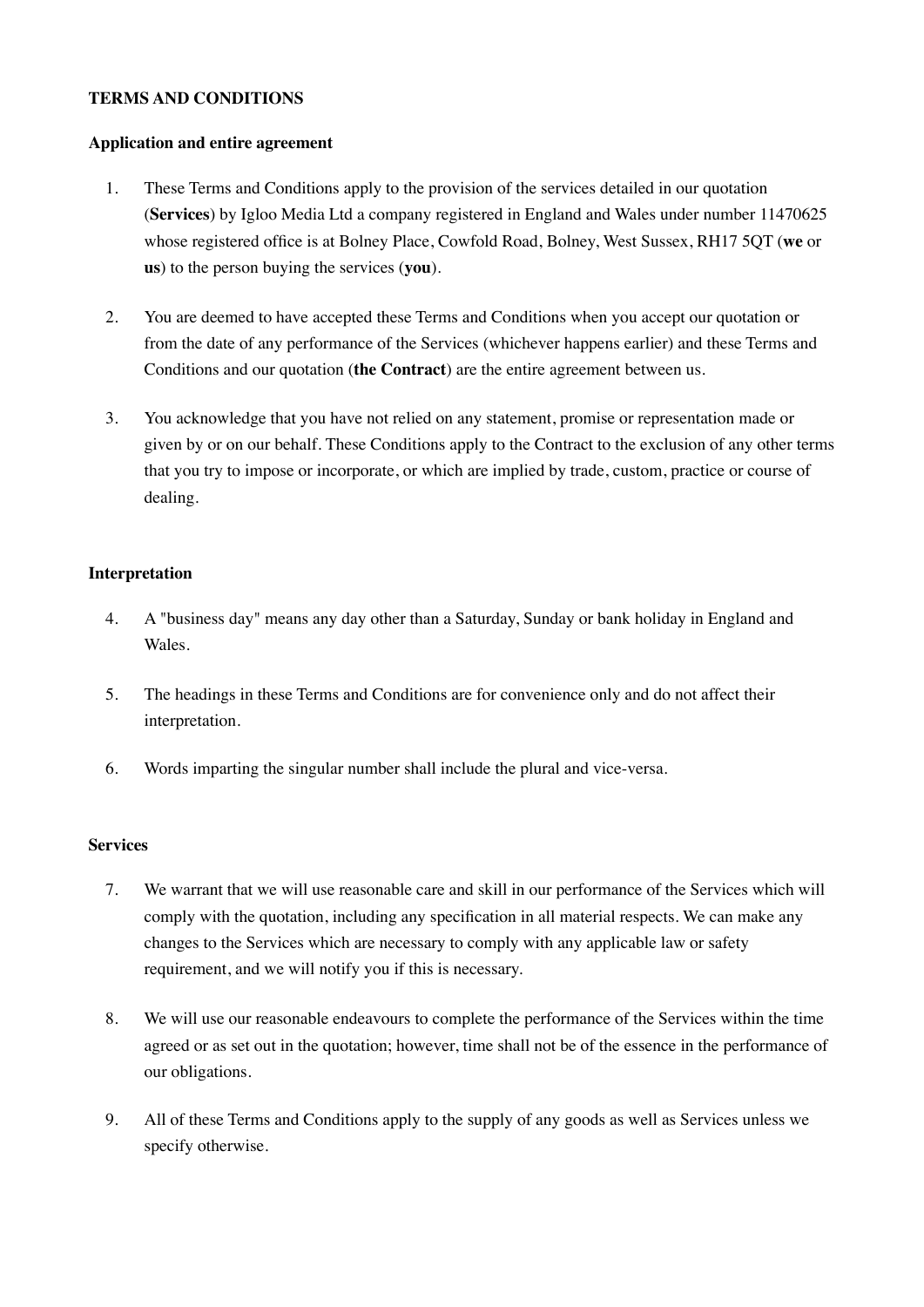### **Your obligations**

- 10. You must obtain all necessary permissions, consents and licenses including but not limited to performances, branding, trademarked goods and logos, use of intellectual property, imagery, sound recordings and any other copyrighted material which will form part of the final video production.
- 11. If you do not comply with clause 10, we can terminate the Services.
- 12. We are not liable for any delay or failure to provide the Services if this is caused by your failure to comply with the provisions of this section (**Your obligations**).

#### **Fees and Deposit**

- 13. The fees (**Fees**) for the Services are set out in the quotation and are on a time and materials basis.
- 14. In addition to the Fees, we can recover from you a) reasonable incidental expenses including, but not limited to, travelling expenses, hotel costs, subsistence and any associated expenses, b) the cost of services provided by third parties and required by us for the performance of the Services, and c) the cost of any materials required for the provision of the Services.
- 15. You must pay us for any additional services provided by us that are not specified in the quotation in accordance with our then current, applicable daily rate in effect at the time of performance or such other rate as may be agreed between us. The provisions of clause 14 also apply to these additional services.
- 16. The Fees are exclusive of any applicable taxes or levies which are imposed or charged by any competent authority.
- 17. You must pay a 50% deposit ("Deposit") at least 7 days prior to commencement of any work unless detailed otherwise in the quotation.
- 18. If you do not pay the Deposit to us according to the clause above, we can either withhold provision of the Services until the Deposit is received or can terminate under the clause below (**Termination**).
- 19. The Deposit is non-refundable unless we fail to provide the Services and are at fault for such failure (where the failure is not our fault, no refund will be made).

#### **Cancellation and amendment**

20. We can withdraw, cancel or amend a quotation if it has not been accepted by you, or if the Services have not started, within a period of 7 days from the date of the quotation, (unless the quotation has been withdrawn).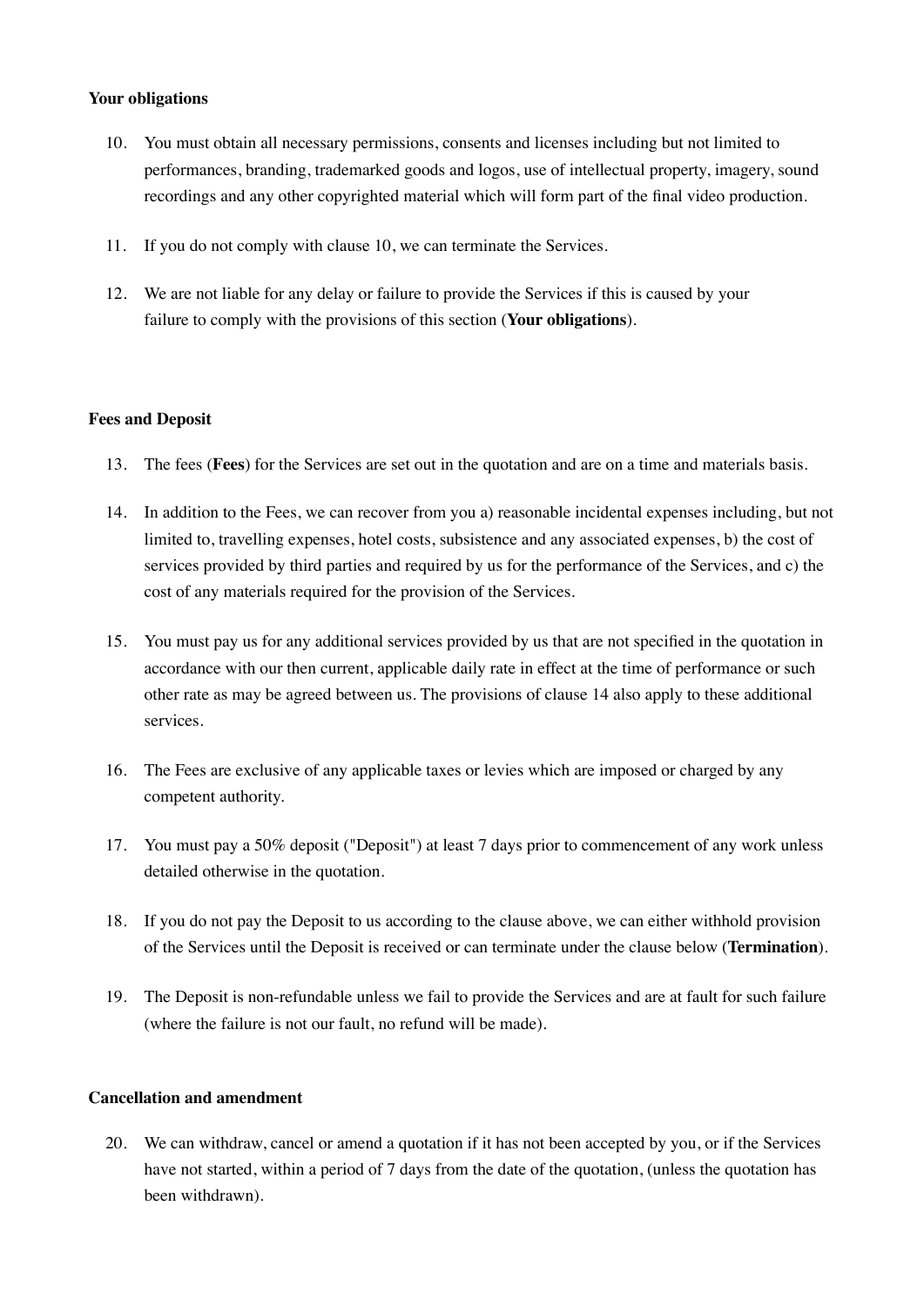- 21. Either we or you can cancel an order for any reason prior to your acceptance (or rejection) of the quotation.
- 22. If you want to amend any details of the Services you must tell us in writing as soon as possible. We will use reasonable endeavours to make any required changes and additional costs will be included in the Fees and invoiced to you.
- 23. If, due to circumstances beyond our control, including those set out in the clause below (**Circumstances beyond a party's control**), we have to make any change in the Services or how they are provided, we will notify you immediately. We will use reasonable endeavours to keep any such changes to a minimum.

# **Payment**

- 24. We will invoice you for payment of the Fees either: a. when we have completed the Services; or b. on the invoice dates set out in the quotation.
- 25. You must pay the Fees due within 14 days of the date of our invoice or otherwise in accordance with any credit terms agreed between us.
- 26. Time for payment shall be of the essence of the Contract.
- 27. Without limiting any other right or remedy we have for statutory interest, if you do not pay within the period set out above, we will charge you interest at the rate of 4% per annum above the base lending rate of the Bank of England from time to time on the amount outstanding until payment is received in full.
- 28. All payments due under these Terms and Conditions must be made in full without any deduction or withholding except as required by law and neither of us can assert any credit, set-off or counterclaim against the other in order to justify withholding payment of any such amount in whole or in part.
- 29. If you do not pay within the period set out above, we can suspend any further provision of the Services and cancel any future services which have been ordered by, or otherwise arranged with, you.
- 30. Receipts for payment will be issued by us only at your request.
- 31. All payments must be made in British Pounds unless otherwise agreed in writing between us.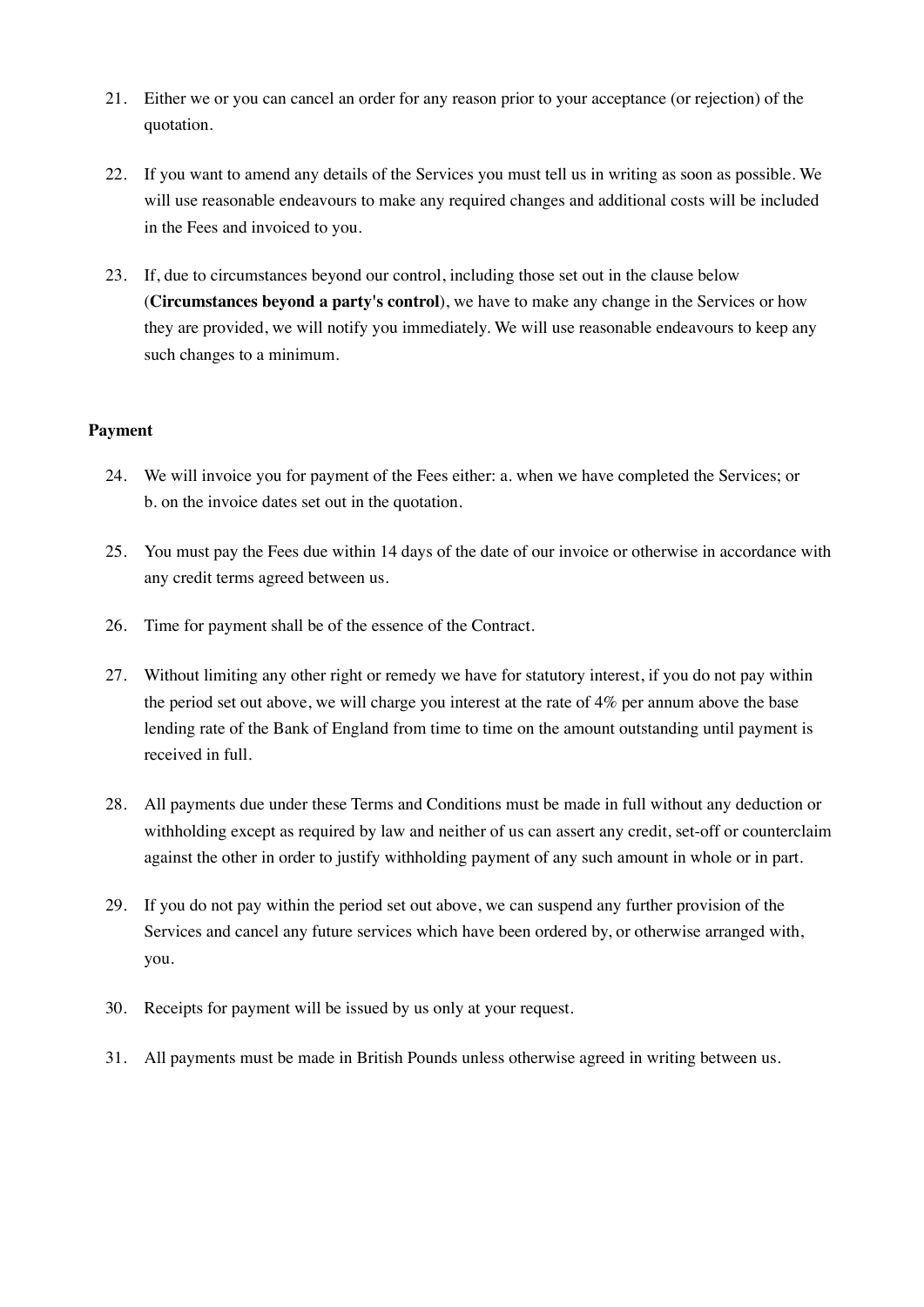#### **Sub-Contracting and assignment**

- 32. We can at any time assign, transfer, charge, subcontract or deal in any other manner with all or any of our rights under these Terms and Conditions and can subcontract or delegate in any manner any or all of our obligations to any third party.
- 33. You must not, without our prior written consent, assign, transfer, charge, subcontract or deal in any other manner with all or any of your rights or obligations under these Terms and Conditions.

### **Termination**

34. We can terminate the provision of the Services immediately if you:

- a. commit a material breach of your obligations under these Terms and Conditions; or
- b. fail to make pay any amount due under the Contract on the due date for payment; or
- c. are or become or, in our reasonable opinion, are about to become, the subject of a bankruptcy order or take advantage of any other statutory provision for the relief of insolvent debtor; or
- d. enter into a voluntary arrangement under Part 1 of the Insolvency Act 1986, or any other scheme or arrangement is made with its creditors; or
- e. convene any meeting of your creditors, enter into voluntary or compulsory liquidation, have a receiver, manager, administrator or administrative receiver appointed in respect of your assets or undertakings or any part of them, any documents are filed with the court for the appointment of an administrator in respect of you, notice of intention to appoint an administrator is given by you or any of your directors or by a qualifying floating charge holder (as defined in para. 14 of Schedule B1 of the Insolvency Act 1986), a resolution is passed or petition presented to any court for your winding up or for the granting of an administration order in respect of you, or any proceedings are commenced relating to your insolvency or possible insolvency.

# **Copyright**

35. Igloo Media asserts its full rights as copyright owner of all material that has been captured, processed and/or produced by us, whether or not such material forms part of a finished project. The copyright of all produced material is solely owned by us and is protected under UK law. Igloo Media asserts its full rights as copyright owner of all material that has been captured, processed and/or produced by us, whether or not such material forms part of a finished project. The copyright of all produced material is solely owned by us and is protected under UK law.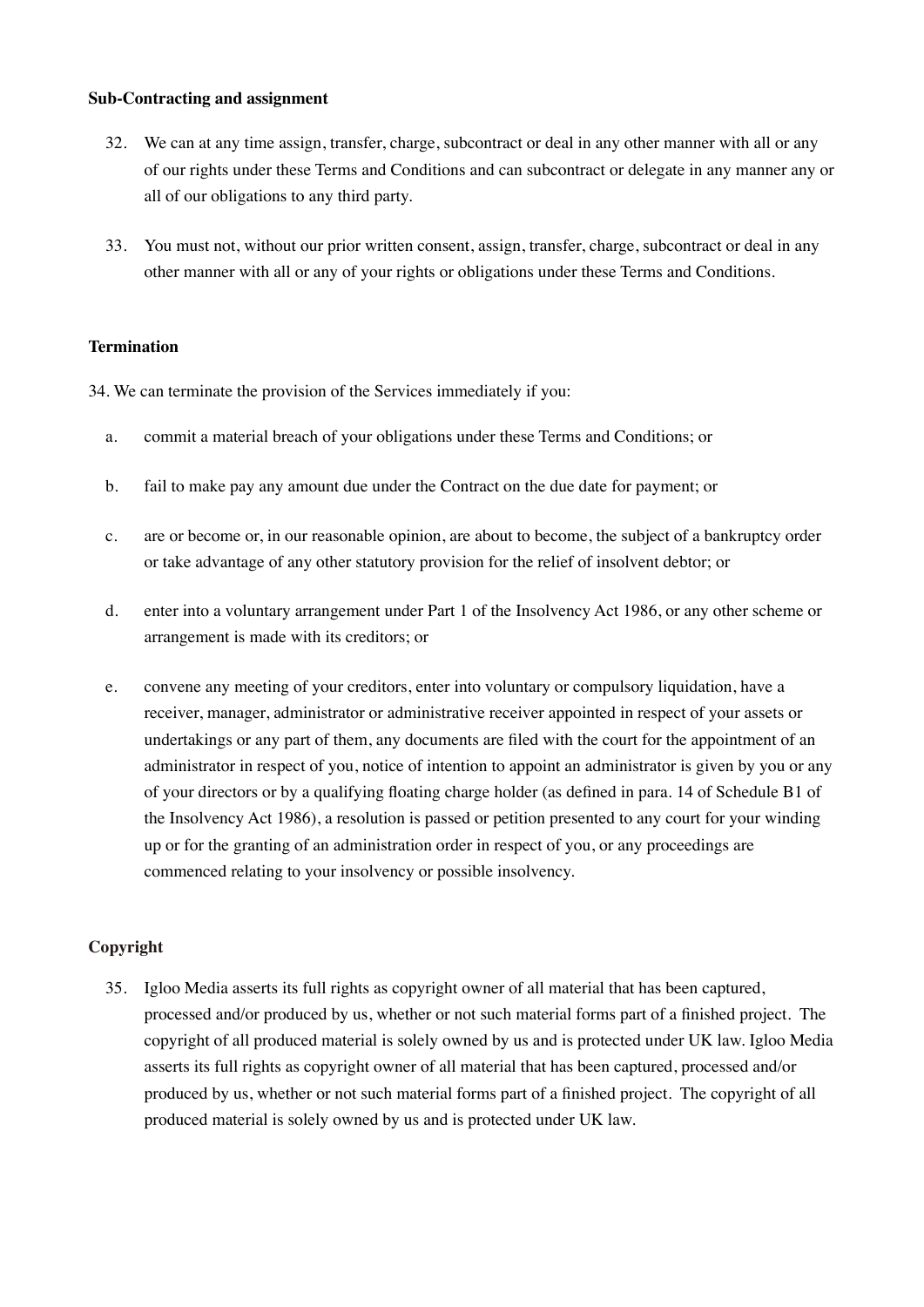#### **Usage licence – rights to the use of project content**

36. Where the Client provides material to us for inclusion in any project, including but not limited to logos, images, trademarks, footage and audio, the relevant permission must be obtained in advance from the original copyright holder. By accepting these terms and conditions, the Client hereby indemnifies Igloo Media against any possible claims, disputes, expenses or similar that may arise from breaching any copyright laws or pre-existing terms and conditions attributed to the material

37. We retain all rights to the usage of footage captured during the production of any client-commissioned project. As part of our video production service, we will grant a time-unlimited licence for use of that footage to the Client subject always to the following express condition:

- a. "Igloo Media retains all copyright over any content we produce. A usage licence grants the Client permission to use the content in the state in which we provide it to the Client. Permission is not granted to re-edit, copy or alter the content in any way.
- b. We reserve the rights to use any footage and related files from any client-commissioned project in our showreels and for other promotional purposes.
- c. Igloo Media assigns to the Client a licence to use the video production in its complete delivered form only. We do not give permission for any material to be altered, edited or used as part of another production, unless this is expressly agreed in writing.
- d. Provided that all monies due to us from the Client have been received as cleared funds in our bank account, and provided that the Client is not in breach of anything contained in these Terms and Conditions the Client is granted a perpetual usage licence relating to the video material in its delivered form.
- e. We retain the right to use any of our copyright material for any legal purpose, including its use within projects for other clients unless (a) we have granted an exclusive licence to any Client or (b) the material contains trademarks or specific intellectual or imagery copyrighted by the Client.

# **Liability and indemnity**

38. Our liability under these Terms and Conditions, and in breach of statutory duty, and in tort or misrepresentation or otherwise, shall be limited as set out in this clause.

39. The total amount of our liability is limited to the total amount of Fees payable by you under the Contract.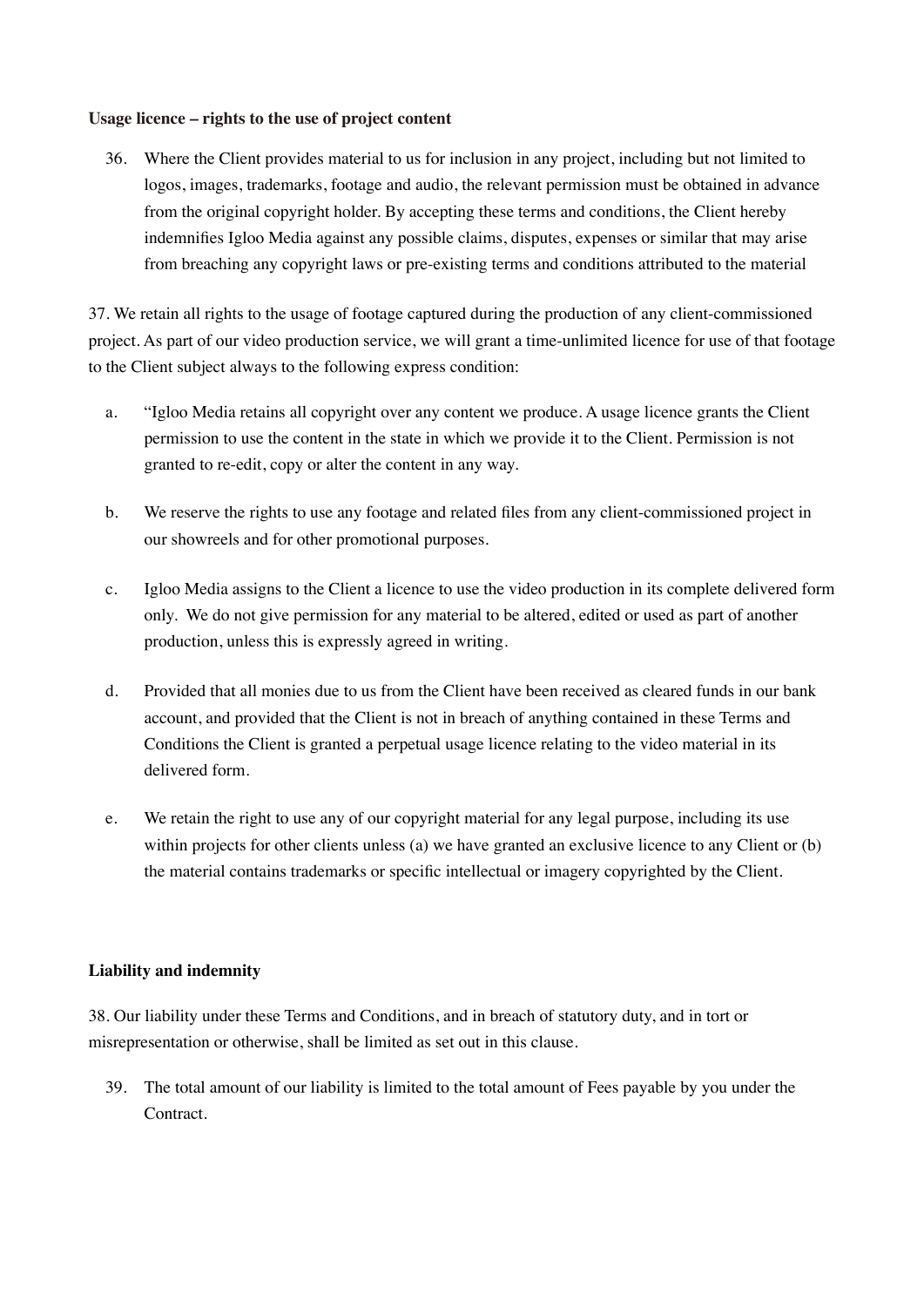- 40. We are not liable (whether caused by our employees, agents or otherwise) in connection with our provision of the Services or the performance of any of our other obligations under these Terms and Conditions or the quotation for:
	- a. any indirect, special or consequential loss, damage, costs, or expenses or;
	- b. any loss of profits; loss of anticipated profits; loss of business; loss of data; loss of reputation or goodwill; business interruption; or, other third party claims; or
	- c. any failure to perform any of our obligations if such delay or failure is due to any cause beyond our reasonable control; or
	- d. any losses caused directly or indirectly by any failure or your breach in relation to your obligations; or
	- e. any losses arising directly or indirectly from the choice of Services and how they will meet your requirements or your use of the Services or any goods supplied in connection with the Services.
- 41. You must indemnify us against all damages, costs, claims and expenses suffered by us arising from any loss or damage to any equipment (including that belonging to third parties) caused by you or your agents or employees.
- 42. Nothing in these Terms and Conditions shall limit or exclude our liability for death or personal injury caused by our negligence, or for any fraudulent misrepresentation, or for any other matters for which it would be unlawful to exclude or limit liability.

# **Data Protection**

- 43. When supplying the Services to the Customer, the Service Provider may gain access to and/or acquire the ability to transfer, store or process personal data of employees of the Customer.
- 44. The parties agree that where such processing of personal data takes place, the Customer shall be the 'data controller' and the Service Provider shall be the 'data processor' as defined in the General Data Protection Regulation (**GDPR**) as may be amended, extended and/or re-enacted from time to time.
- 45. For the avoidance of doubt, 'Personal Data', 'Processing', 'Data Controller', 'Data Processor' and 'Data Subject' shall have the same meaning as in the GDPR.
- 46. The Service Provider shall only Process Personal Data to the extent reasonably required to enable it to supply the Services as mentioned in these terms and conditions or as requested by and agreed with the Customer, shall not retain any Personal Data longer than necessary for the Processing and refrain from Processing any Personal Data for its own or for any third party's purposes.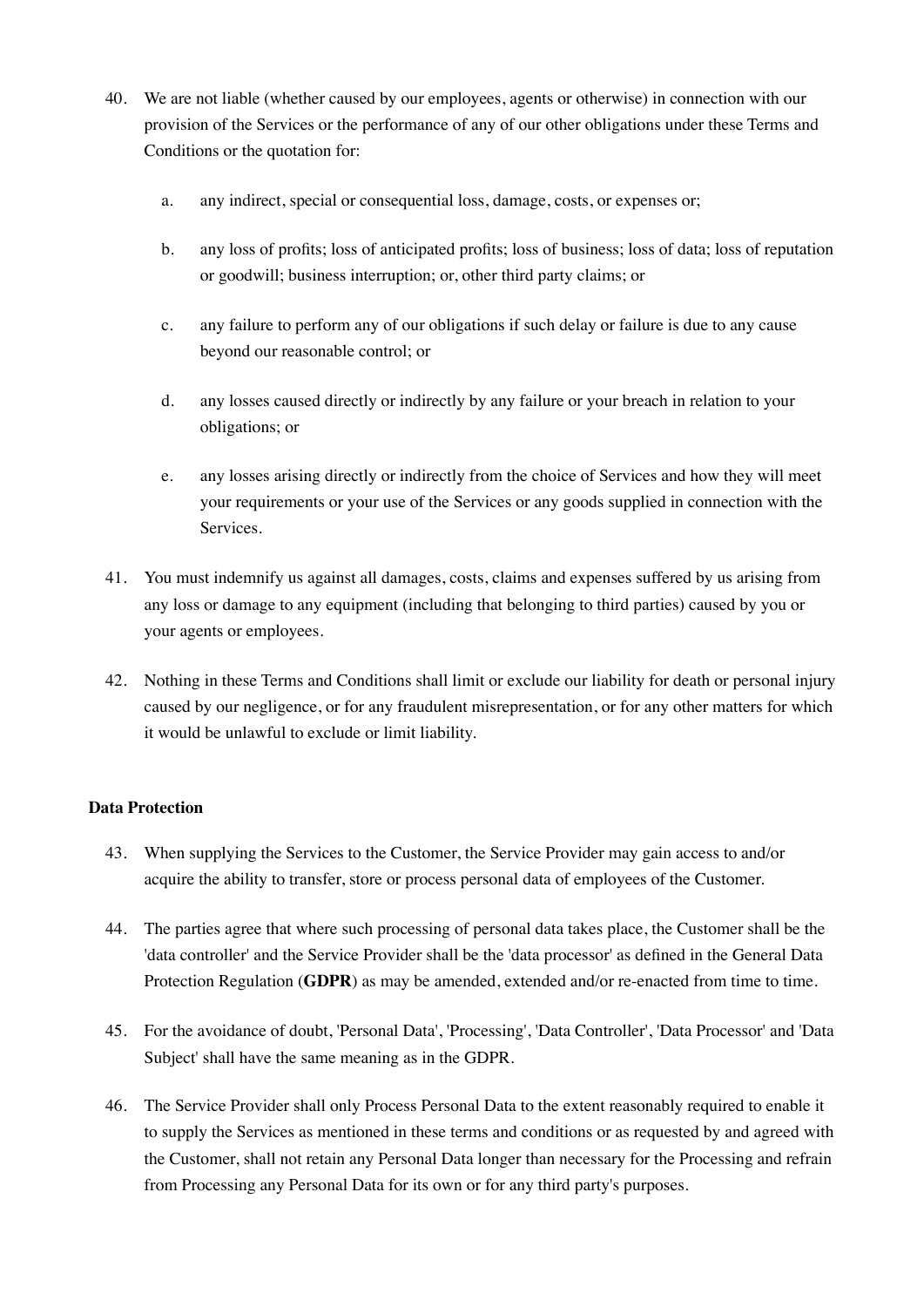- 47. The Service Provider shall not disclose Personal Data to any third parties other than employees, directors, agents, sub-contractors or advisors on a strict 'need-to-know' basis and only under the same (or more extensive) conditions as set out in these terms and conditions or to the extent required by applicable legislation and/or regulations.
- 48. The Service Provider shall implement and maintain technical and organisational security measures as are required to protect Personal Data Processed by the Service Provider on behalf of the Customer.

#### **Circumstances beyond a party's control**

49. Neither of us is liable for any failure or delay in performing our obligations where such failure or delay results from any cause that is beyond the reasonable control of that party. Such causes include, but are not limited to: power failure, Internet Service Provider failure, industrial action, civil unrest, fire, flood, storms, earthquakes, acts of terrorism, acts of war, governmental action or any other event that is beyond the control of the party in question. If the delay continues for a period of 90 days, either of us may terminate or cancel the Services to be carried out under these Terms and Conditions.

### **Production**

- 50. All works undertaken will be as per Igloo Media written quotation based upon the agreed production brief. It is the Client's responsibility to ensure that this is thoroughly read and understood prior to booking. Any amendments or additional days filming will be charged at our current daily rates.
- 51. Clear access for video and sound capture shall be arranged and managed by the Client. If filming venues are being organised by the Client, it is the Clients responsibility to ensure that our production crew and supporting personnel have clear access to all relevant locations required throughout the day. Delays in production as a result of inadequate access or facilities may incur additional charges.
- 52. Igloo Media takes Health & Safety matters seriously and we reserve the right in all instances to remove any of our personnel and / or equipment from a location if we deem it to be unsafe or if our crew are subjected to abusive or aggressive behaviour. In such circumstances the Client will be fully liable for any costs incurred or subsequently arising as a result.

### **Approval / amendments of draft footage**

53. Under normal circumstances one 'first cut' edit will be available for the Client for review and comment. One set of revisions will be incorporated within the agreed project cost provided that any revisions or amendments fall within the original agreed brief. Subsequent revisions or significant reedits will be charged at our hourly rate or per day(s).